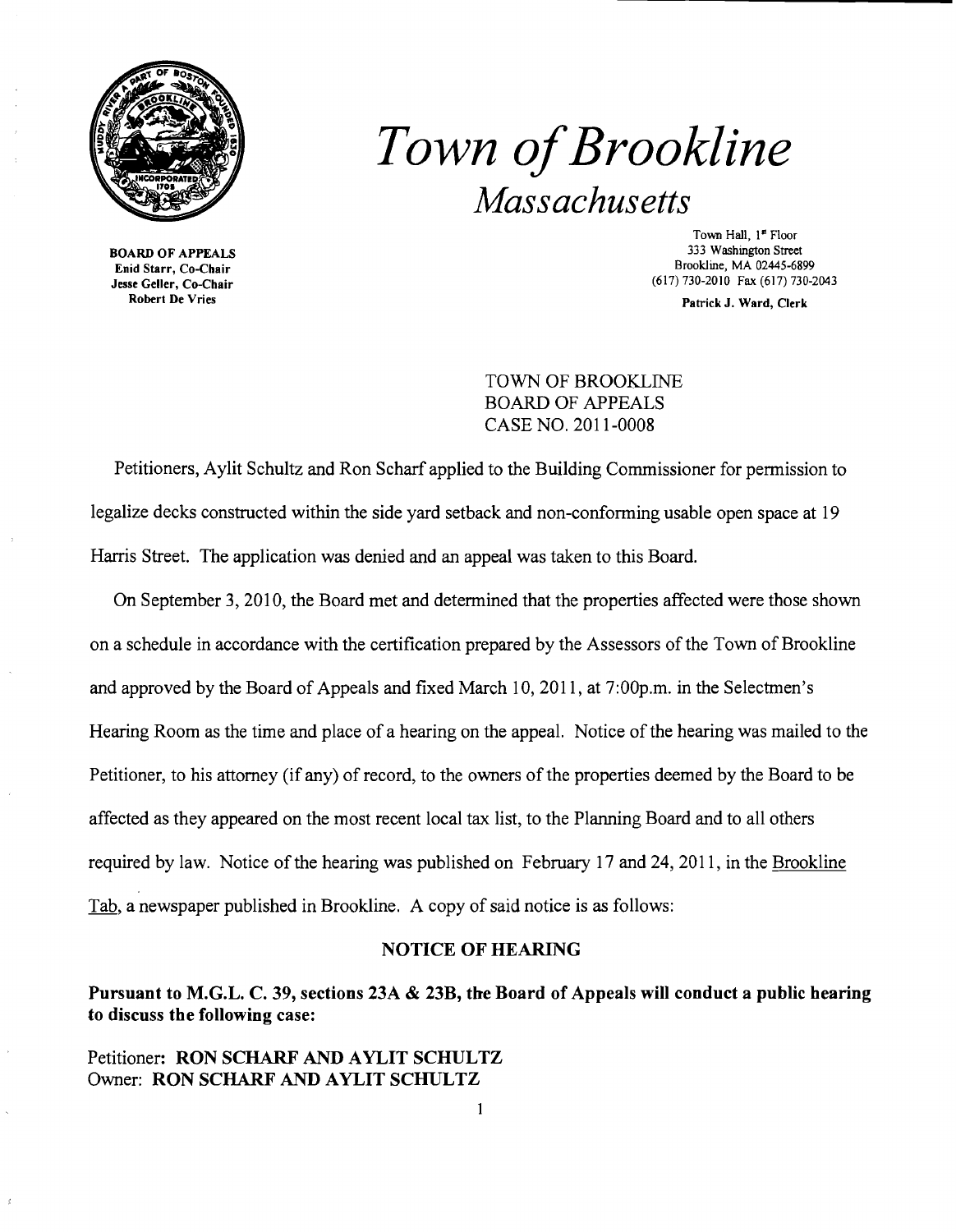## Location of Premises: 19 HARRIS STREET Date of Hearing: March 10, 2011 Time of Hearing: 7:OOPM Place of Hearing: Selectmen's Hearing Room, 6th. floor

A public hearing will be held for a variance and/or special permit from:

- 1. 5.05; Conversions, special permit required. (The issuance of a Special Permit under 5.05 may waive any dimensional requirements other than lot size)
- 2. 5.22.3.b.2; Exceptions to Maximum Floor Area Ratio (FAR) Regulations For Residential Units, special permit required.
- 3. 5.43;Exceptions to Yard and Setback Regulations, special permit required.
- 4. 5.60; Side Yard Requirements, variance required.
- 5. 5.70; Rear Yard Requirements, variance required.
- 6. 5.91; Minimum Usable Open Space, variance required.
- 7. 6.01.2.a; General Regulations Applying to Required Off-Street Parking Facilities, special permit required.
- 8. 6.04; Design of All Off-Street Parking Facilities: 6.04.5.c.l,2&3, variance required. 6.04.12, special permit required.
- 9. 8.02.2; Alteration or Extension, Special Permit Required.

Of the Zoning By-Law to legalize two decks constructed contrary to the setback requirements of the Zoning By-Law and to convert an existing two-family home into a three-family home at 19 HARRIS ST.

Said premise located in a F-l.0 (three-family) residence district.

*Hearings, once opened, may be continued by the Chair to a date and time certain. Nofurther notice will be mailed to abutters or advertised in the TAB. Questions regarding whether a hearing has been continued, or the date and time ofany hearing may be directed to the Zoning Administrator at 617-734 2134 or check meeting calendar* 

at:http://calendars.town.brookline.ma.us/MasterTownCalandar/?FormID=158.

The Town of Brookline does not discriminate on the basis of disability in admission to, access to, or *operations ofits programs, services or activities. Individuals who need auxiliary aids for effective communication in programs and services ofthe Town ofBrookline are invited to make their needs known to the ADA Coordinator, Stephen Bressler, Town 0/Brookline,* 11 *Pierce Street, Brookline, MA 02445. Telephone:* (617) *730-2330; TDD* (617) *730-2327.* 

> Enid Starr Jesse Geller Robert De Vries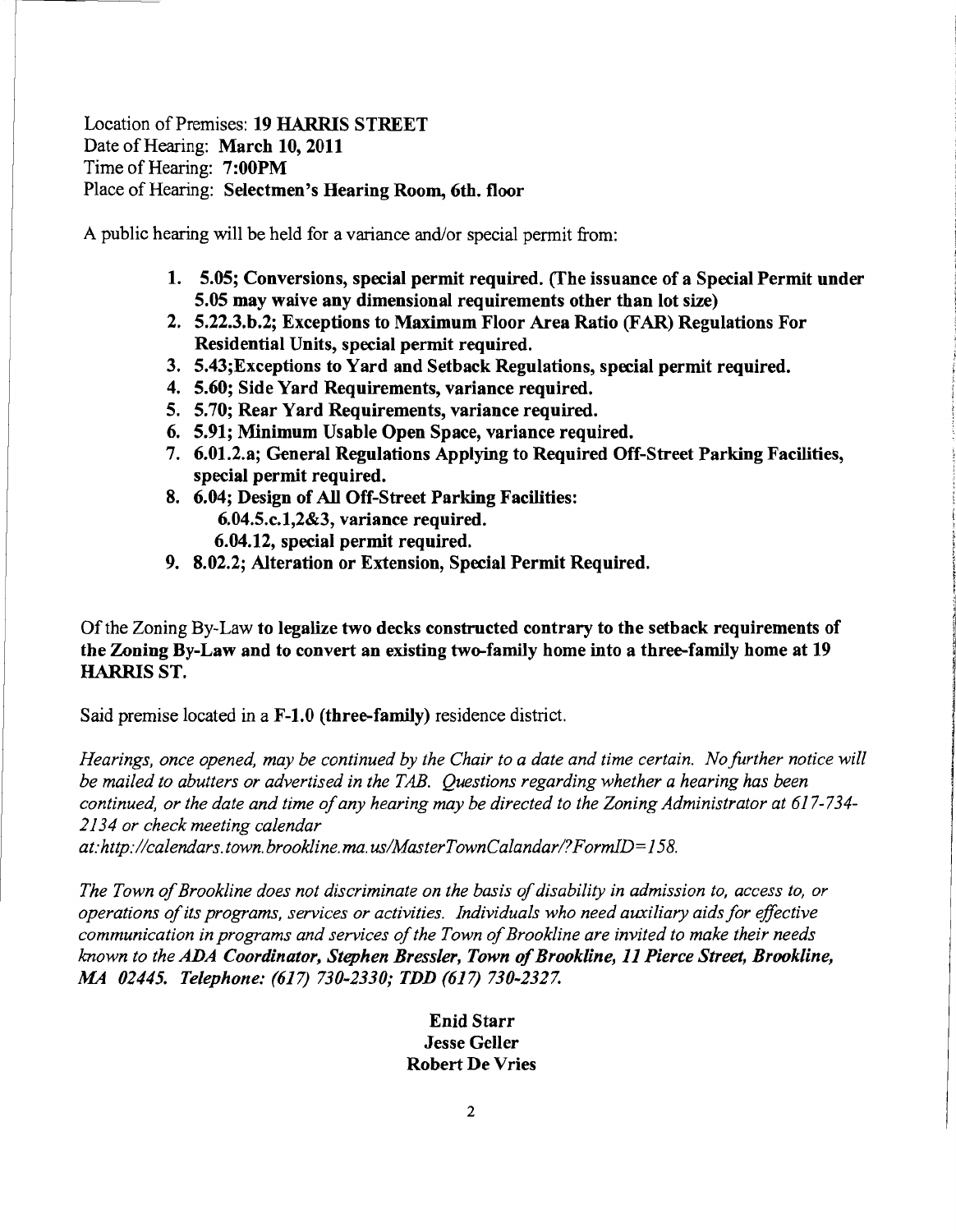At the time and place specified in the notice, this Board held a public hearing. Present at the hearing was Chairman, Jonathan Book and Board Members Lisa Serafin and Mark Zuroff. The petitioner, Ron Scharf, represented himself at the hearing.

Mr. Scharf stated that although he had intended to request relief to convert his two-family home to a three-family, he had decided to seek only the relief related to the decks constructed as part of his recent remodeling project and usable open space at this time.

Mr. Scharf described his property atl9 Harris Street as a two-family structure that was built as a single family home in 1887. The property has undergone several significant renovations to the interior and exterior of the building, the most recent of which was completed in 2010. The home is  $3\frac{1}{2}$  stories and contains an "owner's unit" on the second, third and attic floors, and another unit on the first floor that also occupies part of the basement. The remainder of the basement is separated by a party wall from the space occupied by the first floor unit and has a private entrance and is not accessible from the interior of the house. Mr. Scharf said that he intended to use this portion of the basement as an au-pair suite to accommodate domestic help related to the care of his children. The property is located near the Stop & Shop grocery store and is located amidst similarly sized lots occupied primarily by two and three family dwellings the neighborhood was recently rezoned to F-l.O, a three-family zoning district.

Mr. Scharf said that he is requesting relief to legalize portions of three of decks that were constructed; one on the attic story of the front fayade, the second deck is located on the front of the house above the first floor deck and the third is located on the second story on the rear façade. The decks were constructed under a Building Permit on the roofs atop existing structures that were within the side yard setback. By constructing the decks, he said that he understood he had inadvertently exacerbated the pre-existing nonconformity of the side yard setback thereby requiring setback relief. The roof deck on the front of the house is setback 4' from the side lot line and the roof deck on the second story on the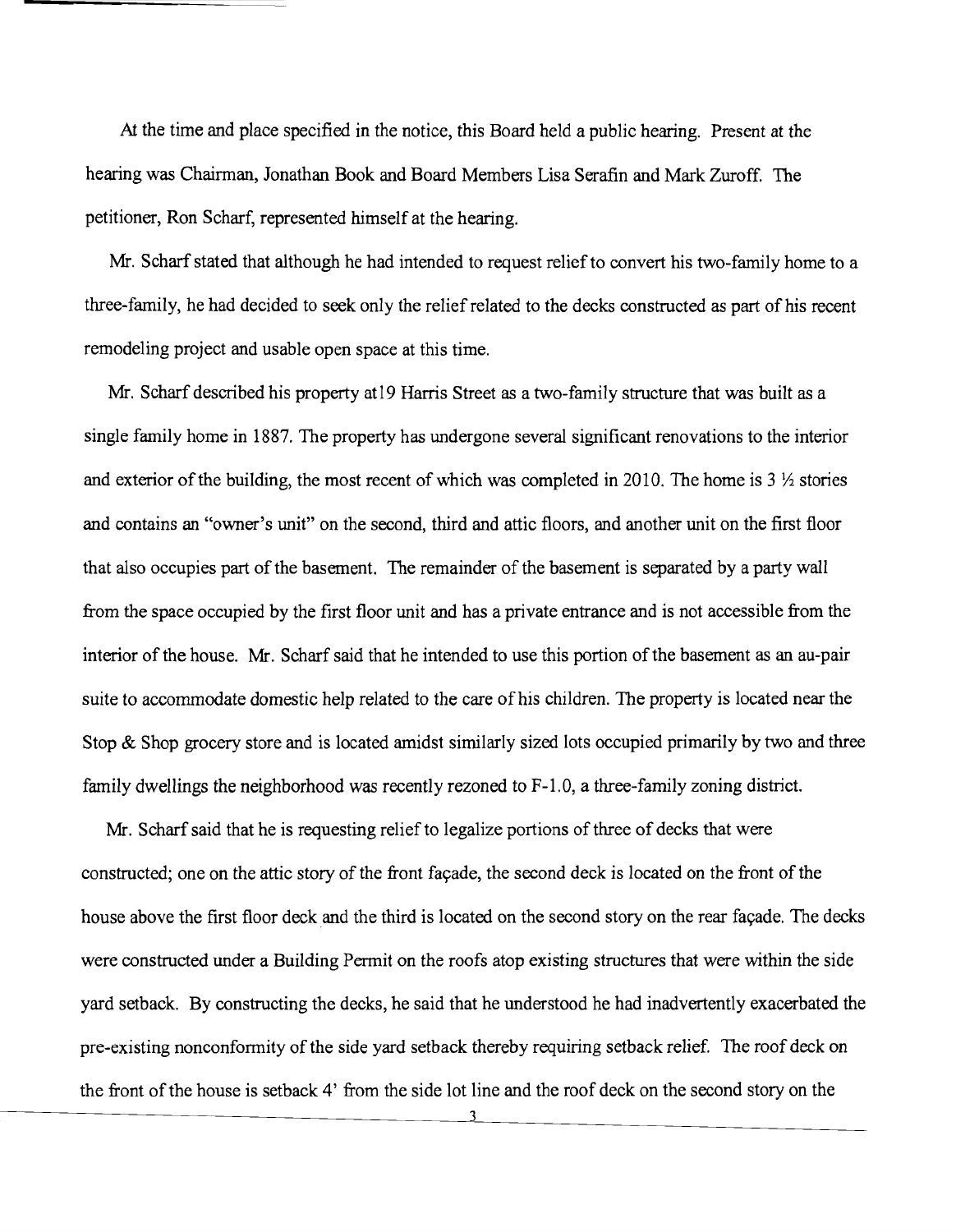rear of the house is setback 3.59'from the side lot line and the second floor deck on the front of the house is approximately 7' from the side lot line. The required side yard setback for the district is 7.5', he said. Also, Mr. Scharf said that when he received his building permit, he was not advised that the construction would result in an increased requirement for usable open space. Mr. Scharf said that the Board could utilize Section 5.43 of the Zoning By-Law to substitute other dimensional requirements ( the minimum deck size is required to be  $15'$  X  $15'$ ). Mr. Scharf stated that he intended to provide screening on the rear deck to accommodate the concerns of his neighbor. He said that if his newly constructed deck were counted in the usable open space calculation he would have 1,777 sf. He opined that the space provided by the decks was truly "open" and would be ''used'' by his family.

In closing, Mr. Scharf requested that the Board look at the fourth condition recommended by the Planning Board relative to "cooking facilities of any type". He said that the elimination of a mini-fridge was overly restrictive and not within the definition of a "dwelling unit" as it pertains to living, sleeping, cooking, and eating.

Courtney Synoweic, Planner, reported the findings of the Planning Board.

## Section 5.60 - Side Yard Setback Section 5.70 - Rear Yard Setback

Section 5.91 - Minimum Usable Open Space: When the applicant finished the attic and the basement (with a building permit) the minimum usable open space on the property became noncompliant. The applicant has 1,078 square feet of usable open space which entirely complies with the requirement for usable open space. Should the Board of Appeals waive the  $15' \times 15'$  dimensional requirement for usable open space so that the decks can be counted, the applicant would then havel,777 square feet of usable open space.

| Dimensional                 |     |     |           |                 |
|-----------------------------|-----|-----|-----------|-----------------|
| Requirements                |     |     |           |                 |
| <b>Side Yard Setback</b>    | 7.5 | n/a |           | Special Permit* |
| (front attic roof deck)     |     |     |           |                 |
| Side Yard Setback           | 75  | n/a | Est. $7'$ | Special Permit* |
| (front $2^{nd}$ story deck) |     |     |           |                 |
| Side Yard Setback           |     | n/a | 3.59'     | Special Permit* |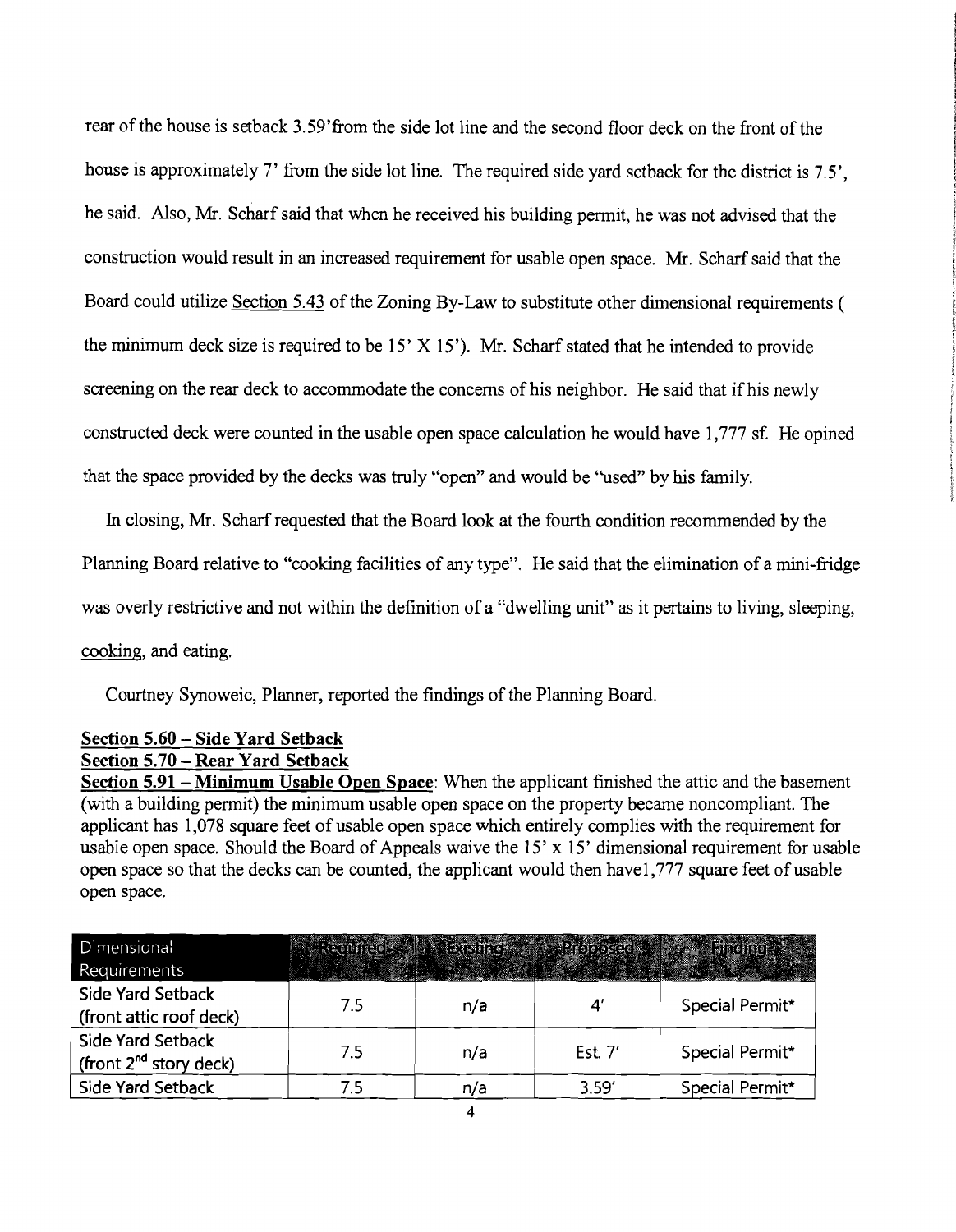| (rear $2^{nd}$ floor roof deck)                             |              |            |            |                               |
|-------------------------------------------------------------|--------------|------------|------------|-------------------------------|
| <b>Rear Yard Setback</b><br>(rear $2^{nd}$ floor roof deck) | 15           | n/a        | 17'7''     | Complies                      |
| Usable Open Space                                           | $1,742$ s.f. | 1,078 s.f. | 1,078 s.f. | Special Permit/<br>Variance * |

\*Under *Section* 5.43, the Board of Appeals may waive by special permit yard and setback requirements in return for the provision of counterbalancing amenities. The applicant is seeking relief under *Section* 5.43 to waive the side yard setbacks for the decks as well as the required 15' xIS' dimension for usable open space. The applicant is proposing to provide screening for the upper story decks per the request of his neighbor and provide additional landscaping in the front and rear yards as counterbalancing amenities.

#### Section 8.02.2 – Alteration or Extension

A special permit is required to alter a nonconforming use or structure.

Ms. Synoweic reported that the Planning Board was supportive of the legalization of the location of the decks and the relief for the minimum usable open space. The Planning Board appreciated the efforts of the applicant to work with his neighbor at 21 Harris Street to come to an agreement on how to manage privacy issues with the front (second story) deck by bringing in the railings on all three sides to substantially reduce the functionality of the deck. The Planning Board felt that given the reduced size of that deck and the location of the roof deck on the attic level of the front façade, neither deck has a detrimental impact on neighboring properties. However, the Planning Board believed the rear roof deck does potentially have a negative impact on the neighboring property at 21 Harris Street and would like both parties to come to an agreement as to how to screen the rear second story deck. At a minimum, the Planning Board requested that the railings on the rear deck are brought in so that they are at least flush with the side of the building instead of projecting beyond the wall. The Planning Board is amenable to the applicant installing either a 6'semi-opaque or opaque screen or trellis structure or for the applicant to install planters with evergreens to mitigate the impact. The Planning Board also noted the applicant should submit a site plan showing the location of all of the decks and their setbacks, consistent floor plans showing how the applicant actually intends to use the space and elevations indicating the structure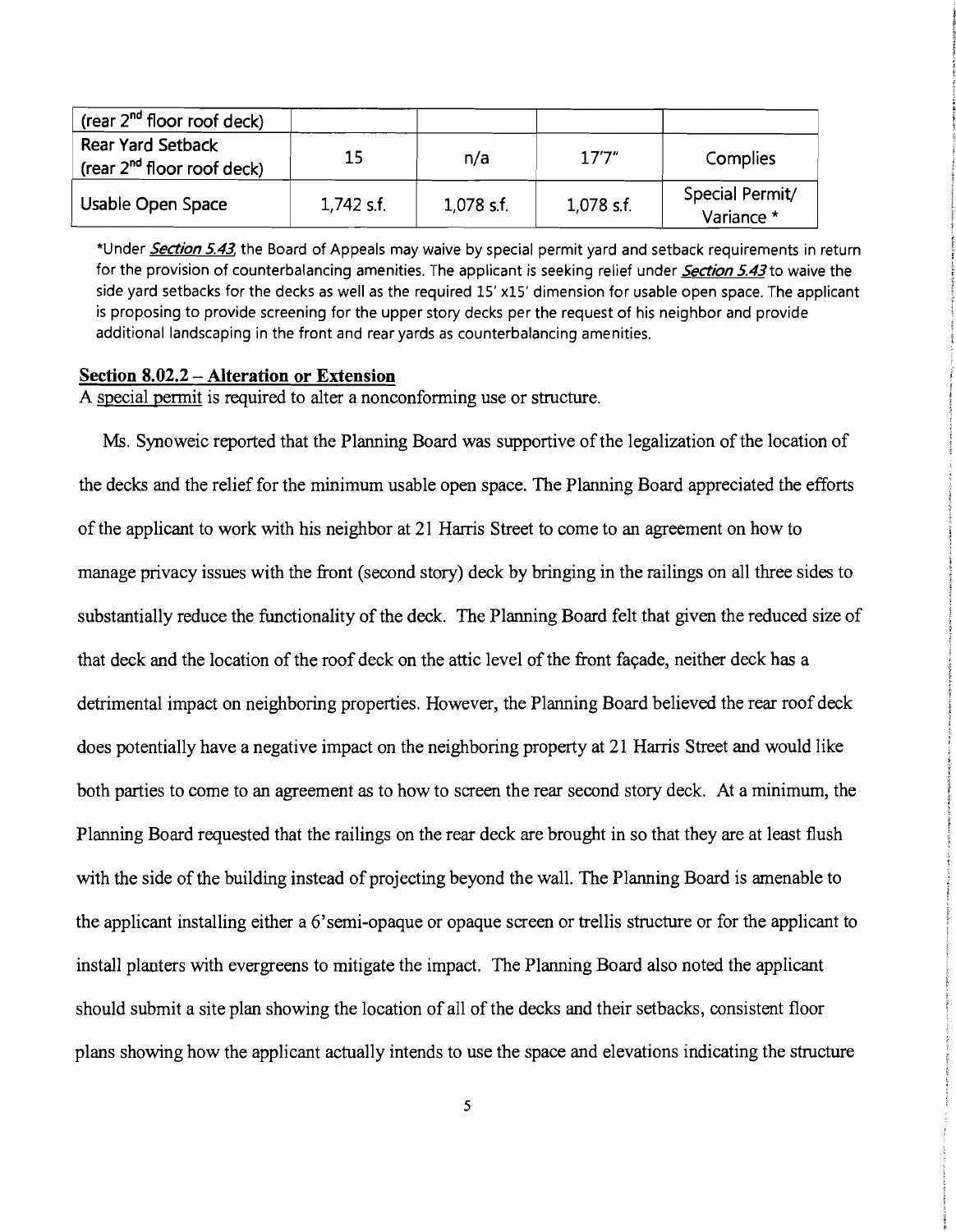and decks as built. Therefore, the Planning Board is supportive of the legalization of the deck setbacks and usable open space and recommends approval of the site plan by Neil 1. Kelly, dated 5/5/10, subject to the following conditions:

- 1. Prior to the issuance of a certificate of occupancy, the applicant shall submit a final site plan indicating the location and setbacks of all the decks, subject to the review and approval of the Assistant Director of Regulation Planning.
- 2. Prior to the issuance of a certificate of occupancy, the applicant shall submit a final landscape plan indicating all counterbalancing amenities and screening methods subject to the review and approval of the Assistant Director of Regulatory Planning.
- 3. Prior to the issuance of a certificate of occupancy, the applicant shall submit a final FAR analysis stamped and signed by a registered architect to the Assistant Director of Regulation Planning and the Building Commissioner.
- 4. The basement "au pair suite" shall not contain separate cooking facilities of any type including the presence of minor kitchen appliances such as, but not limited to, microwave ovens, toasters, mini-fridges or hot plates.
- 5. Prior to the issuance of a building permit, the applicant shall submit to the Building Commissioner for review and approval to ensure conformance with the Board of Appeals decision: 1) final elevations, stamped and signed by a registered architect; 2) a final site plan, stamped and signed by a registered land surveyor or engineer; and 3) evidence the Board of Appeals decision has been recorded at the Registry of Deeds.

The Chairman then called upon Michael Shepard, Building Commissioner, to deliver the comments of the Building Department. Mr. Shepard stated that when he first visited the site, before construction, it was in poor condition. He said that it appeared to be rental property that had been poorly maintained. There was a large steel fire escape that provided egress from the upper floor. The roofline, over time, had been altered in such a way to maximize space and minimize architectural integrity. When approached by Mr. Scharfhe said that the Building Department was excited that the structure would be remodeled in such a way as to contribute, once again, to the fabric of the neighborhood. Mr. Shepard said that his Department was responsible for not recognizing that construction of the decks or finishing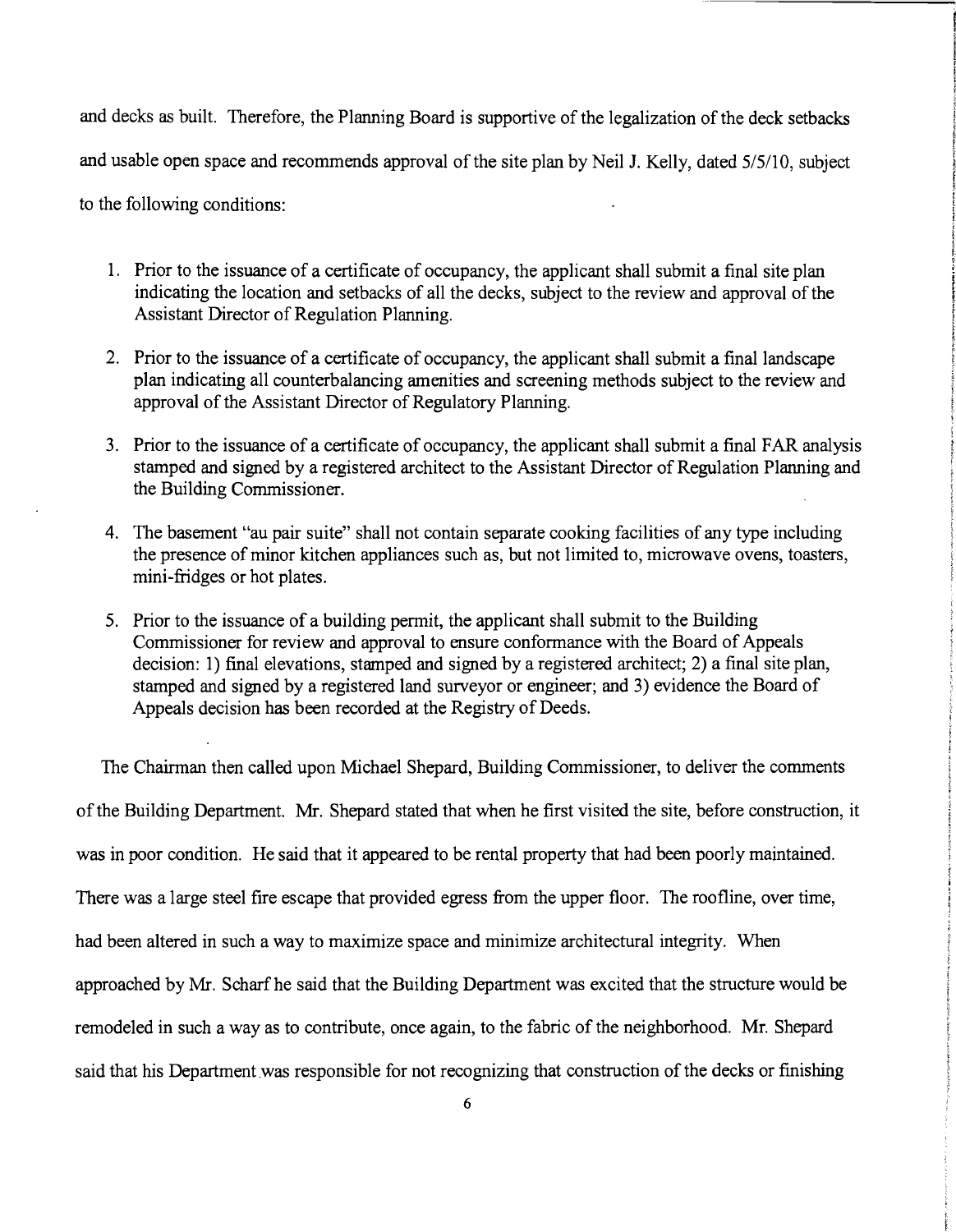of additional space would exacerbate existing non-confonnities. He said that the petitioner has been cooperative with his neighbor at 21 Harris Street relative to the deck issues and appears willing to resolve the issue to the benefit of all. As to the recommended condition relative to no cooking appliances including a mini-fridge in the au-pair suite, Mr. Shepard opined that the au-pair by definition, dined with the family. He said the inclusion of cooking facilities would make the accessory suite another dwelling unit. Inclusion of this limitation would make enforcement at this location easier in the future, he said. Mr. Shepard stated that his Department supported the requested relief as the newly remodeled structure will add value to the neighborhood.

During deliberations, Board Members discussed the accommodations made by the petitioner regarding the location of the decks. They were satisfied that the improvements made to the structure and grounds met the requirement for counterbalancing amenities required under Section 5.43 of the Zoning By-Law. Regarding the inclusion of a mini-fridge in the au-pair suite, the Board supported the argument of the Building Commissioner.

The Board, having deliberated on this matter and having considered the foregoing testimony, concludes that all the requested relief could be granted by special pennit. The Board found that that the petitioner has satisfied the requirements necessary for relief under Sections 5.60, 5.91, 8.02.2, and 9.05 of the Zoning By-Law and made the following specific findings pursuant to Section 9.05 of the Zoning By-Law:

- a. The specific site is an appropriate location for such a use, structure, or condition.
- b. The use as developed will not adversely affect the neighborhood.
- c. There will be no nuisance or serious hazard to vehicles or pedestrians.
- d. Adequate and appropriate facilities will be provided for the proper operation of the proposed use.